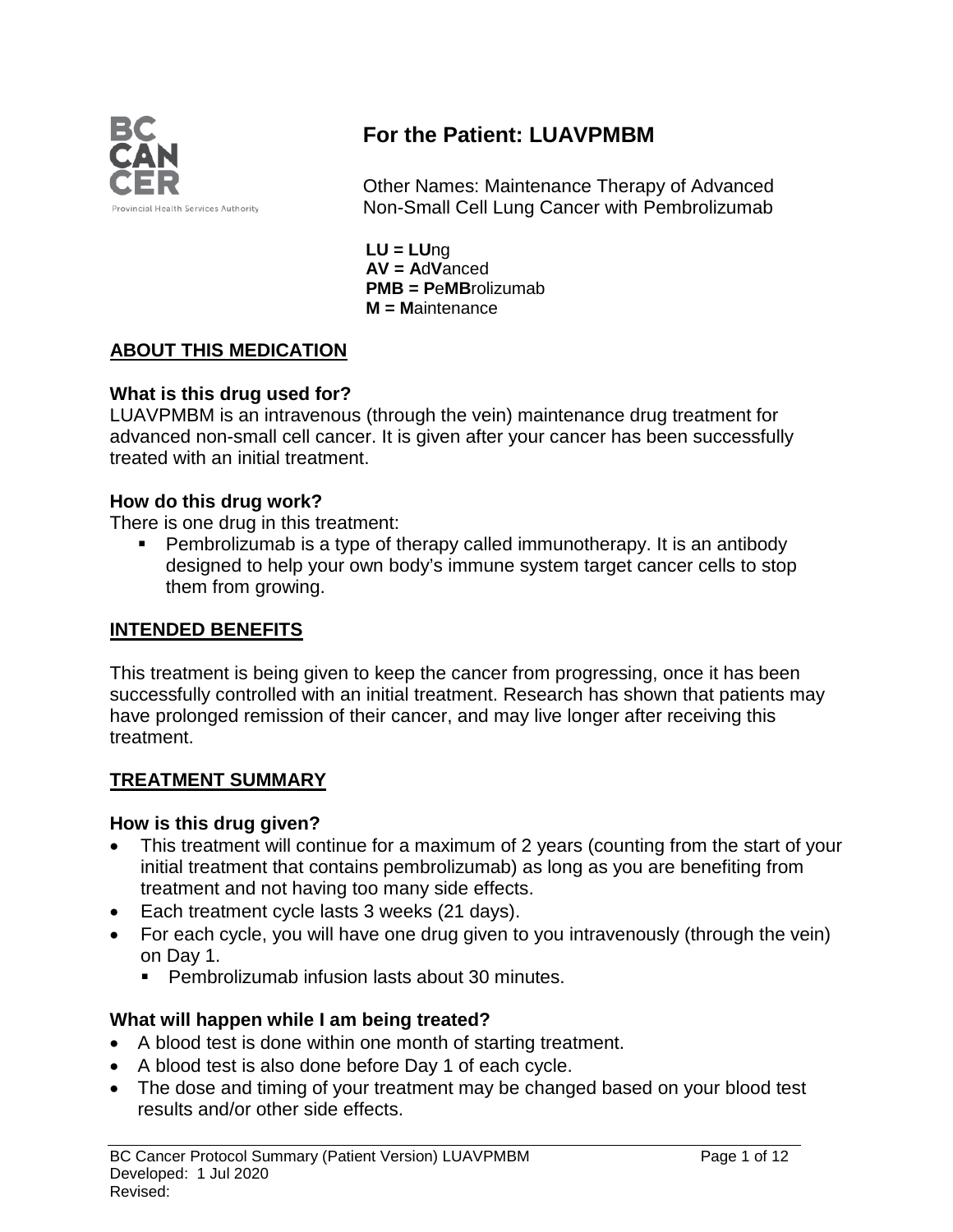- Your very first treatment will take longer than other treatments because a nurse will be reviewing the possible side effects of your treatment plan and will discuss with you how to manage them. *It is a good idea to bring someone with you to your first treatment appointment*.
- Please bring your anti-nausea drugs with you for each treatment. Your nurse will tell you when to take them. You may also need to take anti-nausea drugs at home after treatment. It is easier to prevent nausea and vomiting than to treat it once it happens, so follow directions closely.

### **LUAVPMBM TREATMENT PROTOCOL**

**Start Date: Constanting Start Date:** 

**Cycle 1: Blood test before Day 1** 

| Day 1         | Day 2     | Day 3     | Day 4     | Day 5     | Day 6         | Day 7         |
|---------------|-----------|-----------|-----------|-----------|---------------|---------------|
| Pembrolizumab | No        | No        | No        | No        | No            | No            |
|               | treatment | treatment | treatment | treatment | treatment     | treatment     |
| Day 8         | Day 9     | Day 10    | Day 11    | Day 12    | Day 13        | Day 14        |
| No            | No        | <b>No</b> | No        | No        | No            | No            |
| treatment     | treatment | treatment | treatment | treatment | treatment     | treatment     |
| Day 15        | Day 16    | Day 17    | Day 18    | Day 19    | <b>Day 20</b> | <b>Day 21</b> |
| No            | No        | <b>No</b> | No        | No        | No            | No            |
| treatment     | treatment | treatment | treatment | treatment | treatment     | treatment     |

**This 21-day cycle will occur for a maximum of 2 years (counting from the start of your initial treatment that contains pembrolizumab) as long as you are benefiting from treatment and not having too many side effects.** 

### **OTHER INSTRUCTIONS**

*It is very important to report side effects immediately to your doctor. Do not manage side effects at home without first speaking with your doctor. Be aware that symptoms may be delayed and can develop months after your last dose.*

### **What other drugs or foods can interact with LUAVPMBM?**

- Other drugs may interact with this treatment. Check with your doctor or pharmacist before you start or stop taking any other drugs including all prescription and nonprescription medicines, steroids or other medicines that lower your immune response, vitamins, and herbal supplements.
- The drinking of alcohol (in small amounts) does not appear to affect the safety or usefulness of this treatment.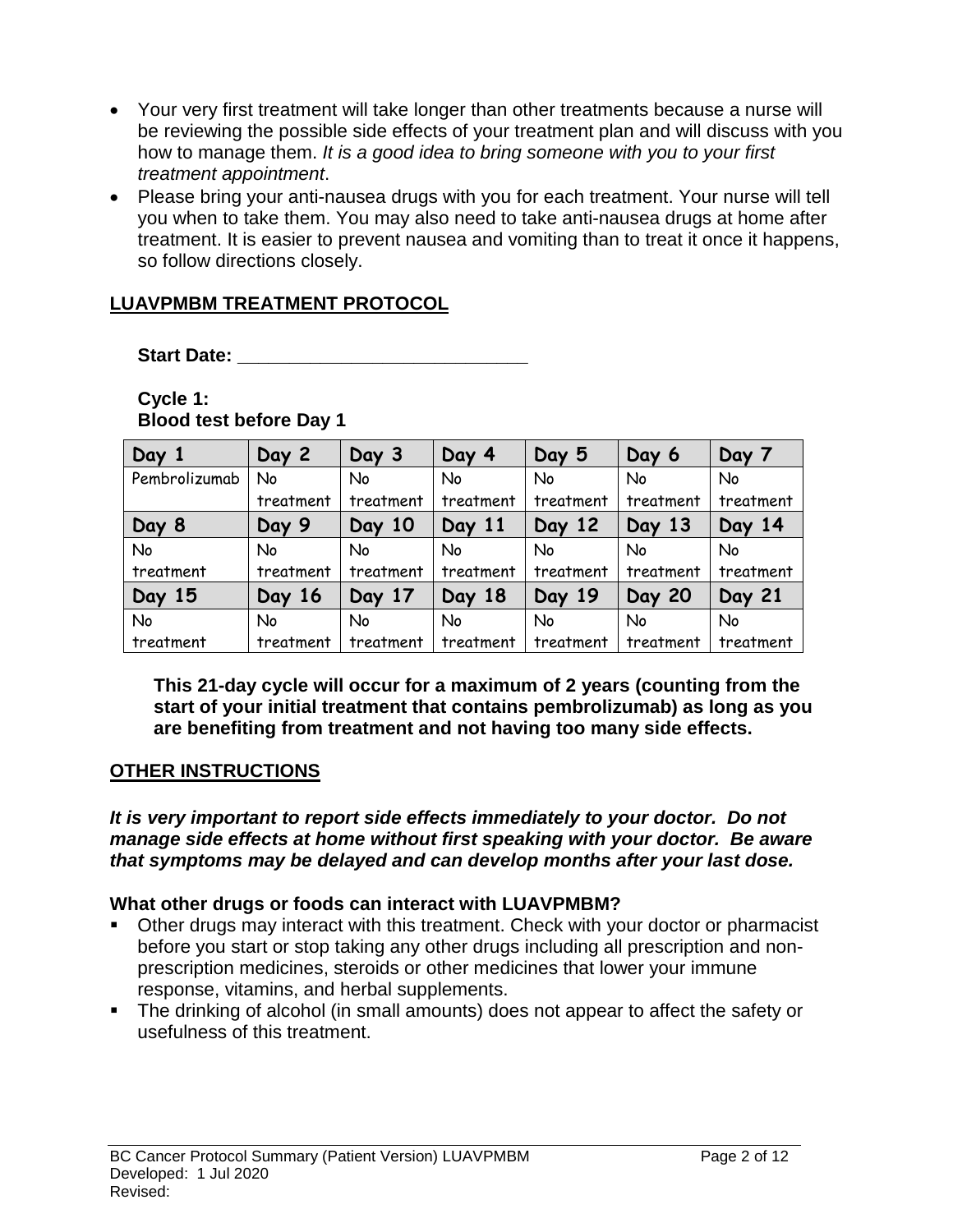### **Other important things to know:**

- **Before you are given pembrolizumab**, talk to your doctor or pharmacist if you:
	- **have an active condition where your immune system attacks your body** (autoimmune disease), such as ulcerative colitis, Crohn's disease, lupus, rheumatoid arthritis or sarcoidosis.
	- **take other medicines that make your immune system weak. Examples of** these may include steroids, such as prednisone or dexamethasone.
	- had an organ transplant, such as a kidney transplant.
	- have any other medical conditions.
- This treatment may cause sterility in men and menopause in women. If you plan to have children, discuss this with your oncologist before starting treatment.
- This treatment may damage sperm and may cause harm to the baby if used during pregnancy. It is best to use birth control while you are undergoing treatment and for **4 months** after the last dose. Tell your doctor right away if you or your partner becomes pregnant. Do not breast feed during treatment.
- Tell all doctors including dentists you see that you are being treated with pembrolizumab before you receive treatment of any form.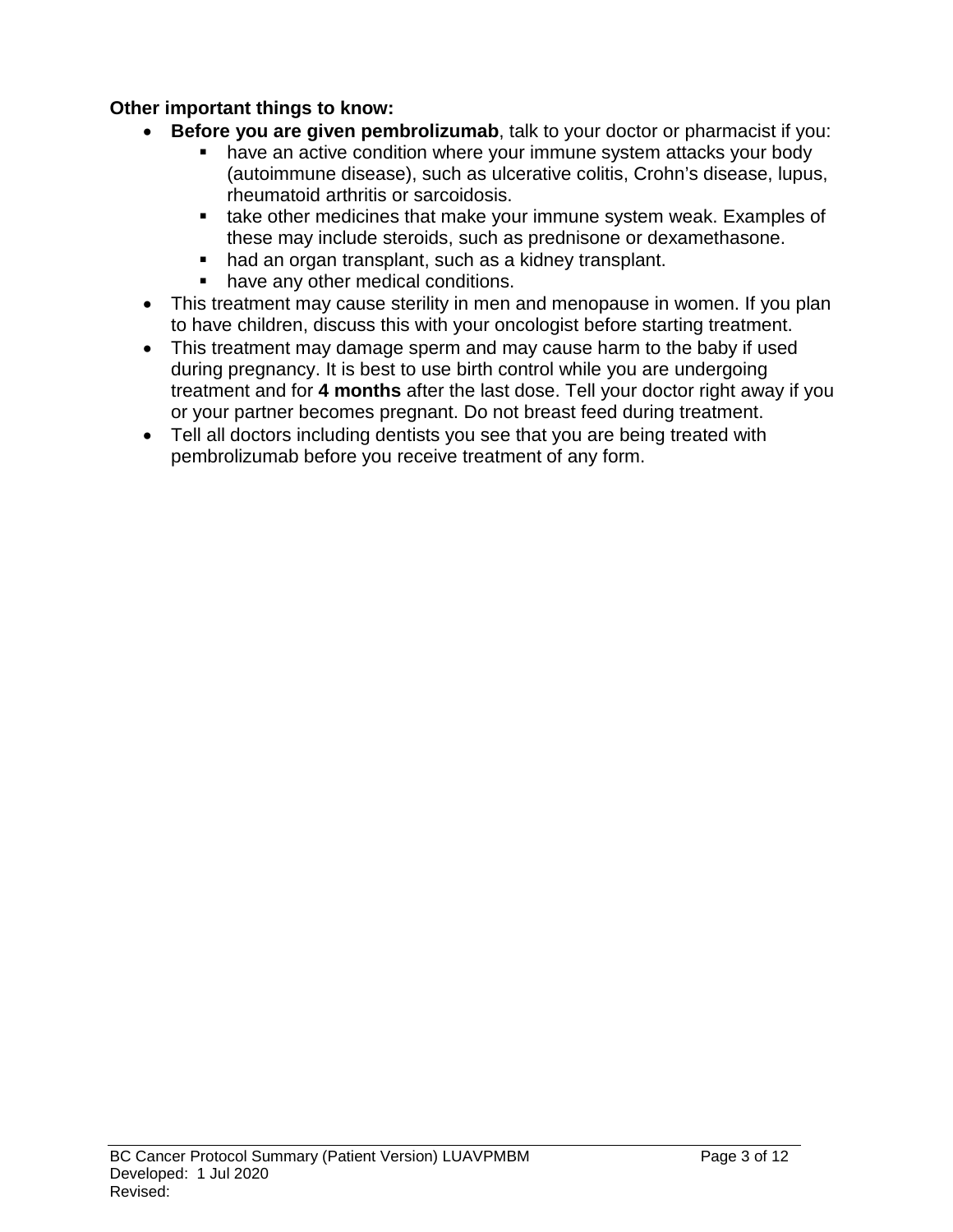## **SIDE EFFECTS AND WHAT TO DO ABOUT THEM**

## **Are there any risks?**

Unexpected and unlikely side effects can occur with any drug treatment. The ones listed below are particularly important for you to be aware of as they are directly related to the common actions of the drug in your treatment plan.

## **What is the most important information I should know about SERIOUS SIDE EFFECTS?**

- **Pembrolizumab may cause serious immune reactions against your own body (autoimmune) affecting many parts.**
- The following side effects were most frequently reported:
	- diarrhea
	- **·** itching, rash
	- joint pain
	- **F** feeling tired
	- **F** feeling less hungry
	- cough
- These side effects are most likely to begin during treatment; however, side effects can show up months after your last treatment with pembrolizumab.
- *Tell* your doctor as soon as possible if you have any of serious side effects listed in the table below or your symptoms get worse.
- **Do not try to treat or diagnose symptoms yourself**. Getting medical treatment right away may keep the problem from becoming more serious.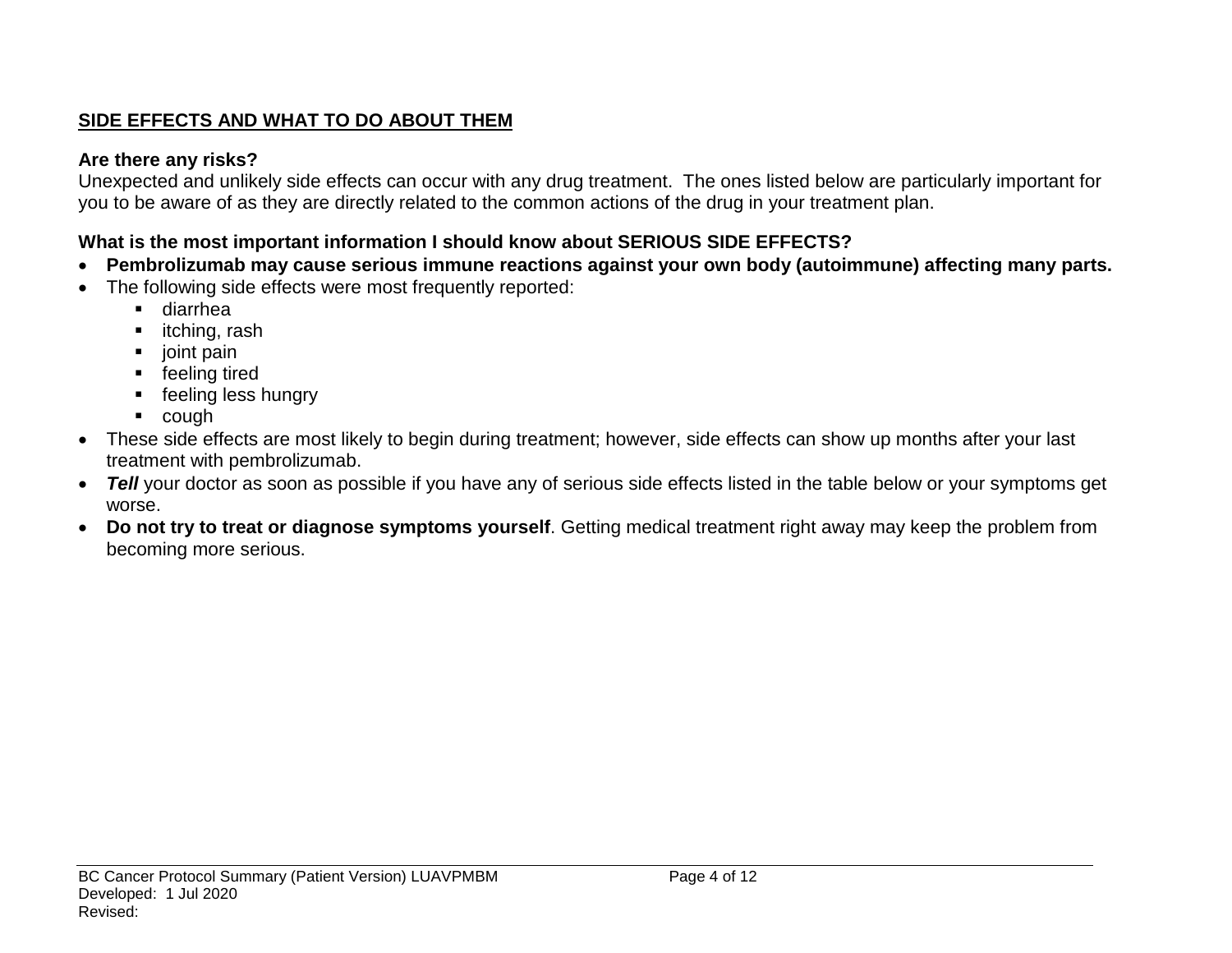## **Serious Side Effects Associated with Pembrolizumab**

| <b>SERIOUS SIDE EFFECTS</b>                                                             | How common is it?      |
|-----------------------------------------------------------------------------------------|------------------------|
| Inflammation of the intestines (colitis)                                                | Common                 |
| Symptoms may include:                                                                   |                        |
| diarrhea (loose stools) or more bowel movements than usual. Do not treat the diarrhea   | (less than 1 in 10 but |
| yourself.                                                                               | more than 1 in 100)    |
| blood or mucus in stools or dark, tarry, sticky stools<br>$\bullet$                     |                        |
| severe stomach pain (abdominal pain) or tenderness                                      |                        |
| Inflammation of the thyroid gland (hyperthyroidism, hypothyroidism)                     | Common                 |
| Symptoms may include:                                                                   |                        |
| rapid heart beat<br>$\bullet$                                                           | (less than 1 in 10 but |
| weight loss or gain<br>$\bullet$                                                        | more than 1 in 100)    |
| increased sweating<br>$\bullet$                                                         |                        |
| hair loss<br>$\bullet$                                                                  |                        |
| feeling cold<br>$\bullet$                                                               |                        |
| constipation or diarrhea<br>$\bullet$                                                   |                        |
| your voice gets deeper<br>$\bullet$                                                     |                        |
| muscle aches<br>$\bullet$                                                               |                        |
| changes in sleep patterns                                                               |                        |
| Inflammation of the pituitary gland (hypophysitis, hypopituitarism, including secondary | Common                 |
| adrenal insufficiency)                                                                  |                        |
| Symptoms may include:                                                                   | (less than 1 in 10 but |
| weight loss<br>$\bullet$                                                                | more than 1 in 100)    |
| increased sweating, hot flashes<br>$\bullet$                                            |                        |
| hair loss (includes facial and pubic)<br>$\bullet$                                      |                        |
| feeling cold<br>$\bullet$                                                               |                        |
| headaches that will not go away or unusual headache<br>$\bullet$                        |                        |
| decreased sex drive<br>$\bullet$                                                        |                        |
| vision problems<br>$\bullet$                                                            |                        |
| excessive thirst and urination                                                          |                        |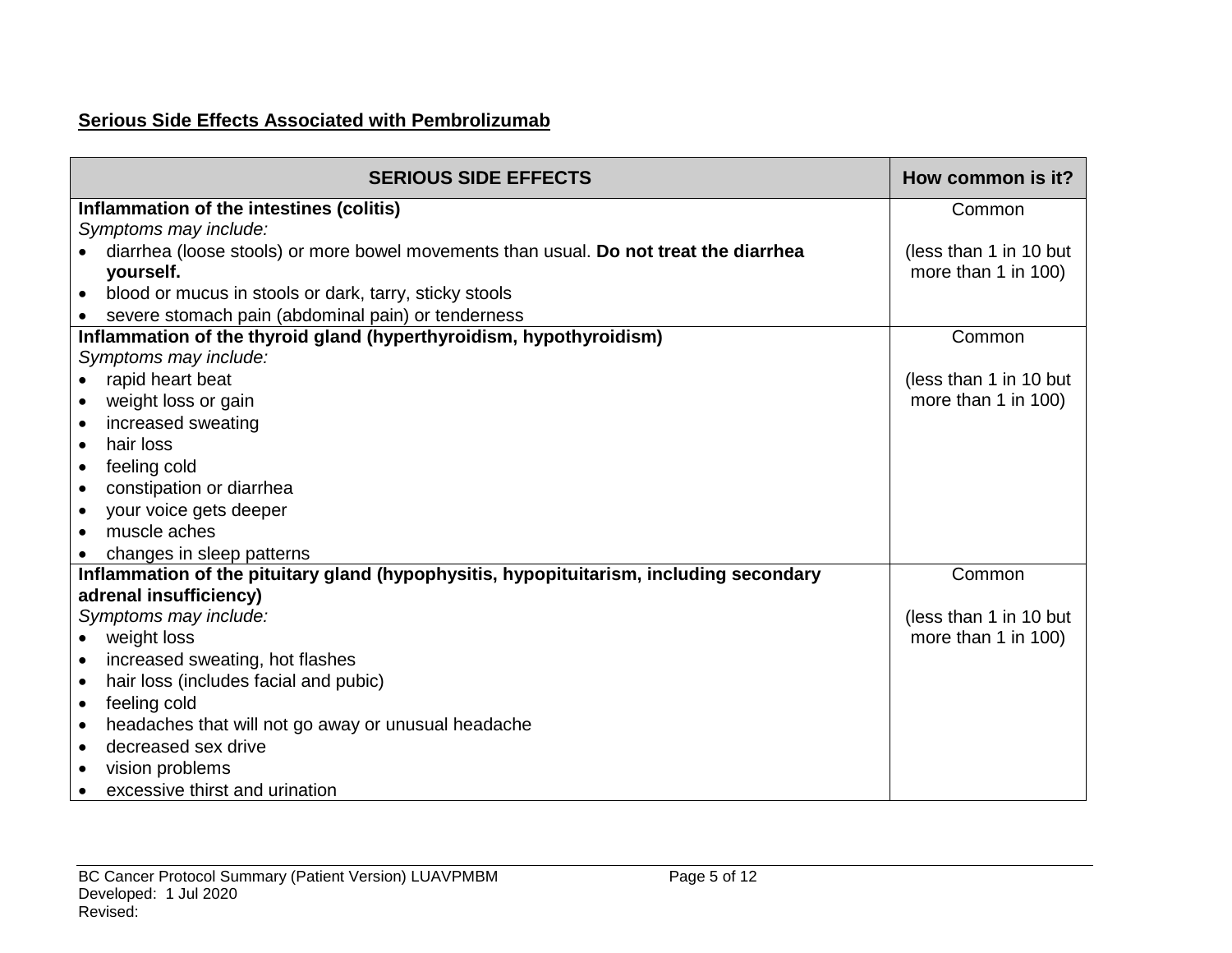| <b>SERIOUS SIDE EFFECTS</b>                       | How common is it?       |
|---------------------------------------------------|-------------------------|
| Inflammation of the lungs (pneumonitis)           | Common                  |
| Symptoms may include:                             |                         |
| shortness of breath                               | (less than 1 in 10 but  |
| chest pain                                        | more than 1 in 100)     |
| coughing                                          |                         |
| <b>Problems with muscles</b>                      | Common                  |
| Symptoms may include:                             |                         |
| back pain                                         | (less than 1 in 10 but  |
| spasms                                            | more than 1 in 100)     |
| weakness                                          |                         |
| muscle pain                                       |                         |
| <b>Skin problems</b>                              | Common                  |
| Symptoms may include:                             |                         |
| rash                                              | (less than 1 in 10 but  |
| dry skin                                          | more than 1 in 100)     |
| Problems in other organs (nervous system, eyes)   | Common                  |
| Symptoms may include:                             |                         |
| tingling, numbness, lack of energy                | (less than 1 in 10 but  |
| changes in eyesight                               | more than 1 in 100)     |
| dizziness                                         |                         |
| Inflammation of the liver (hepatitis)             | Uncommon                |
| Symptoms may include:                             |                         |
| nausea or vomiting<br>$\bullet$                   | (less than 1 in 100 but |
| loss of appetite                                  | more than 1 in 1000)    |
| pain on the right side of your stomach            |                         |
| yellowing of your skin or the whites of your eyes |                         |
| dark urine                                        |                         |
| bleeding or bruise more easily than normal        |                         |
| Inflammation of the kidneys (nephritis)           | Uncommon                |
| Symptoms may include:                             |                         |
| changes in the amount or colour of your urine     | (less than 1 in 100 but |
|                                                   | more than 1 in 1000)    |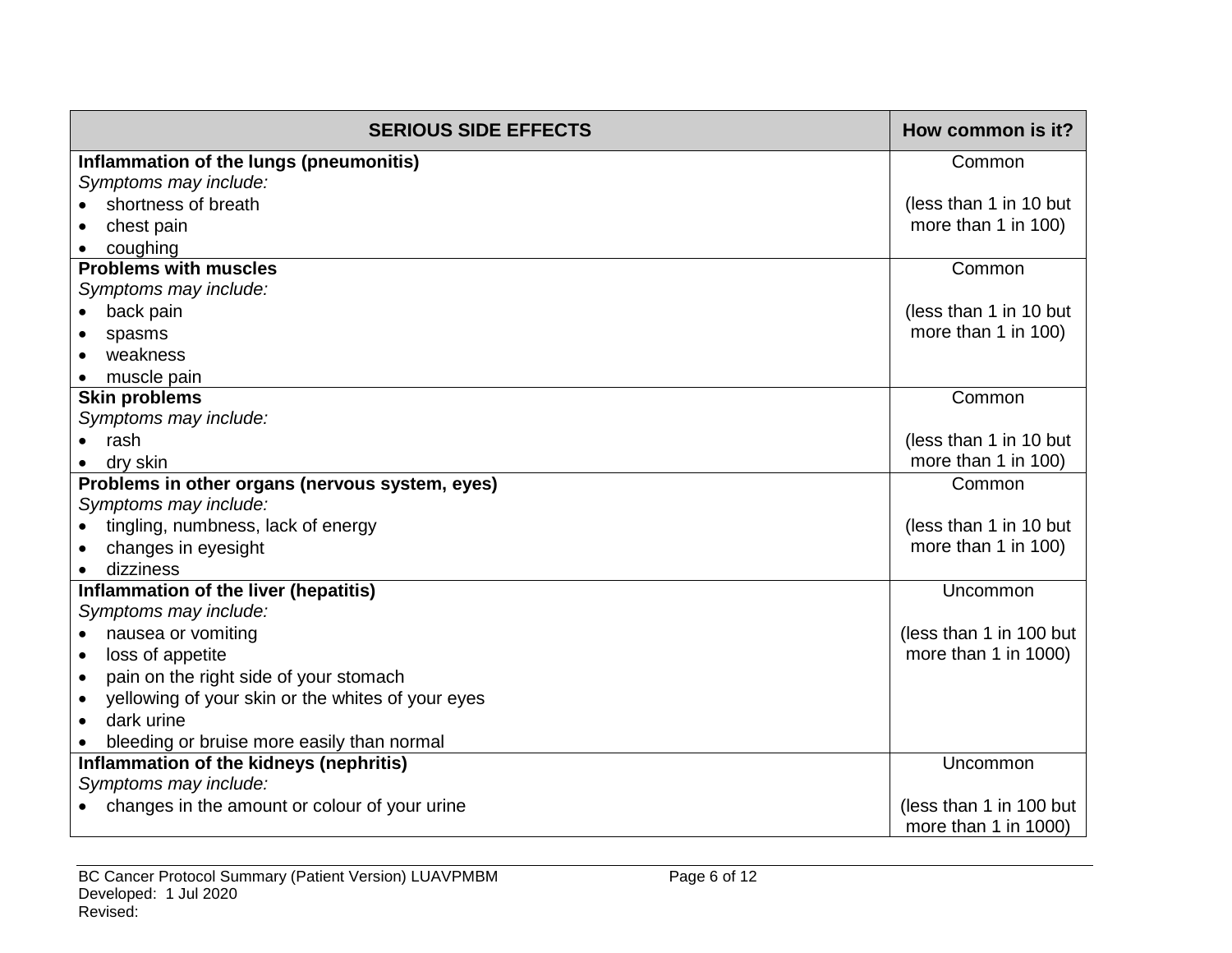| <b>SERIOUS SIDE EFFECTS</b>                     | How common is it?     |
|-------------------------------------------------|-----------------------|
| Problems in the pancreas                        | Rare                  |
| Symptoms may include:                           |                       |
| abdominal pain                                  | (less than 1 in 1000) |
| nausea and vomiting                             | but more than 1 in    |
|                                                 | 10000)                |
| Blood sugar problems (type 1 diabetes mellitus) | Rare                  |
| Symptoms may include:                           |                       |
| hunger or thirst                                | (less than 1 in 1000) |
| a need to urinate more often                    | but more than 1 in    |
| weight loss                                     | 10000)                |
| <b>Infusion reactions</b>                       | Rare                  |
| Symptoms may include:                           |                       |
| shortness of breath                             | (less than 1 in 1000) |
| itching or rash                                 | but more than 1 in    |
| dizziness                                       | 10000)                |
| fever                                           |                       |
| wheezing                                        |                       |
| flushing                                        |                       |
| feeling like passing out                        |                       |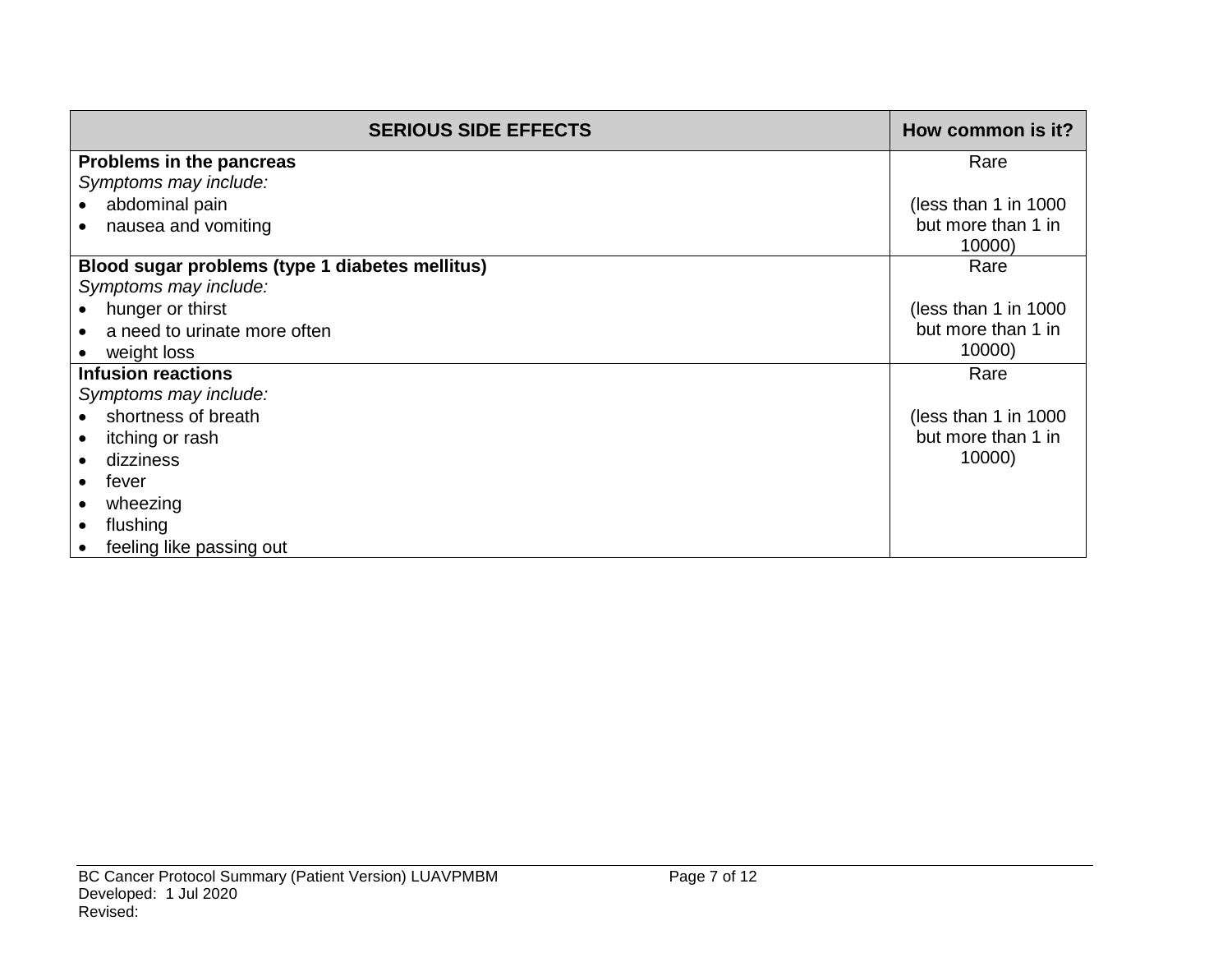## **Management of Other Side Effects**

| <b>OTHER SIDE EFFECTS</b>                                                                                                           | <b>How common</b><br>is it? | <b>MANAGEMENT</b>                                                                                                                                                                                                                                                                                                                                                                                                                                                                                  |
|-------------------------------------------------------------------------------------------------------------------------------------|-----------------------------|----------------------------------------------------------------------------------------------------------------------------------------------------------------------------------------------------------------------------------------------------------------------------------------------------------------------------------------------------------------------------------------------------------------------------------------------------------------------------------------------------|
| <b>Tiredness</b> and lack of energy may<br>sometimes occur.                                                                         | <b>Very Common</b>          | Do not drive a car or operate machinery if you are feeling<br>$\bullet$<br>tired.<br>Try the ideas in Your Bank to Energy Savings: Helping<br>People with Cancer Handle Fatigue.*<br>If tiredness is persistent and you have other symptoms of<br>hepatitis or inflammation of glands, tell your doctor as                                                                                                                                                                                         |
|                                                                                                                                     |                             | soon as possible. (see the table above for serious side<br>effects.)                                                                                                                                                                                                                                                                                                                                                                                                                               |
| Loss of appetite and weight loss<br>sometimes occur.                                                                                | Very Common                 | Try the ideas in Food Ideas to Help with Decreased<br>Appetite.*<br>If loss of appetite is persistent and you have other<br>symptoms of hepatitis, tell your doctor as soon as<br>possible. (see the table above for serious side effects.)                                                                                                                                                                                                                                                        |
| Nausea and vomiting may occur<br>after your treatment. Nausea may last<br>longer for some patients (delayed<br>nausea and vomiting) | Common                      | You may be given a prescription for anti-nausea drug(s)<br>$\bullet$<br>to take before your treatment and/or at home. It is<br>easier to prevent nausea than treat it once it has<br><b>occurred</b> , so follow directions closely.<br>Drink plenty of fluids.<br>Eat and drink often in small amounts.<br>Try the ideas in Food Choices to Help Control Nausea.*<br>Your doctor may mange delayed nausea and vomiting<br>differently. Be sure to let your doctor know if you<br>experience this. |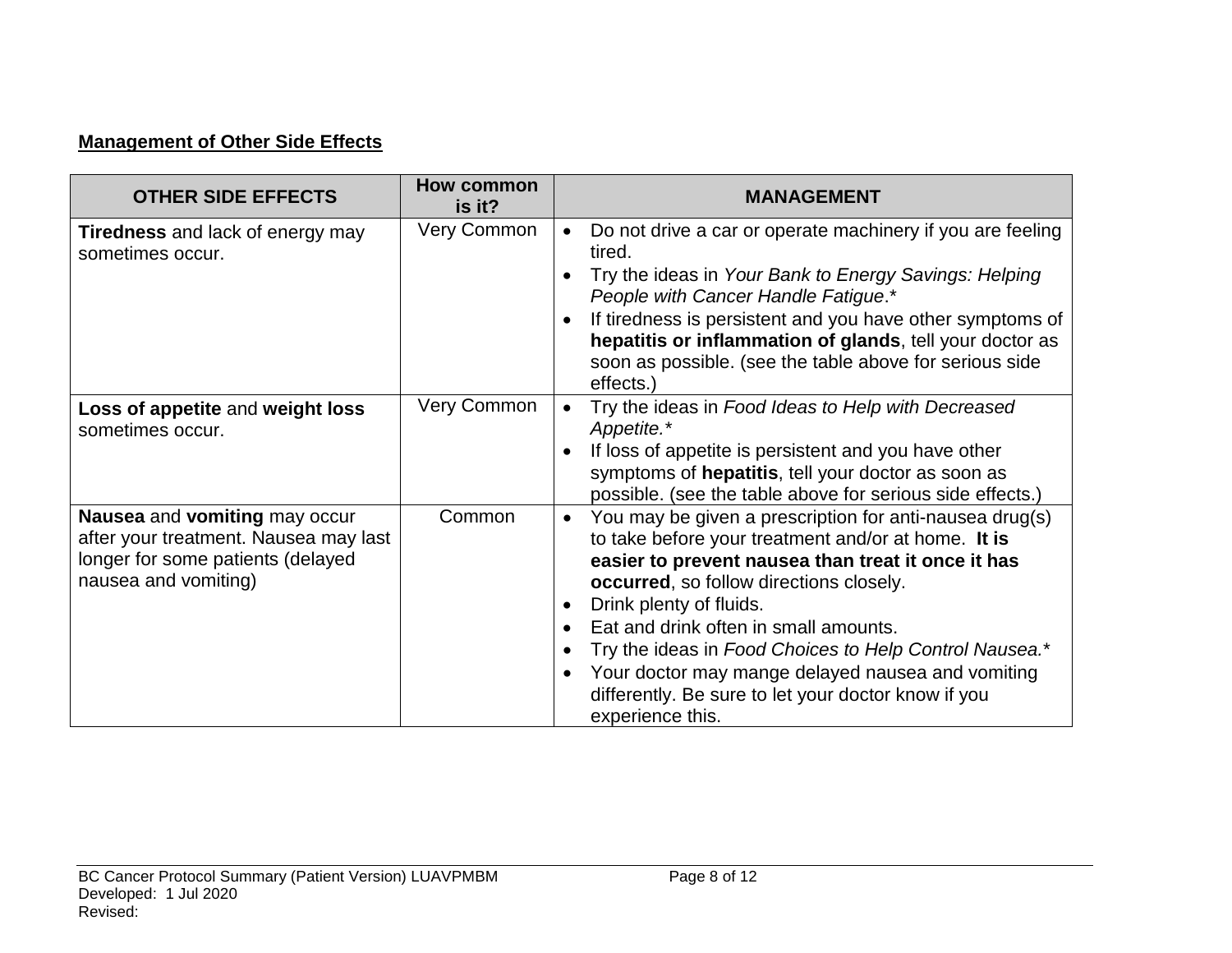| <b>OTHER SIDE EFFECTS</b>                                   | <b>How common</b><br>is it? | <b>MANAGEMENT</b>                                                                                                                                                                                                                                                                                                                    |
|-------------------------------------------------------------|-----------------------------|--------------------------------------------------------------------------------------------------------------------------------------------------------------------------------------------------------------------------------------------------------------------------------------------------------------------------------------|
| <b>Constipation</b> may sometimes occur.                    | Common                      | Exercise if you can.<br>$\bullet$<br>Drink plenty of fluids.<br>Try ideas in Suggestions for Dealing with Constipation.*<br>If you have other symptoms of colitis, tell your doctor as<br>soon as possible. (see the table above for serious side<br>effects.)                                                                       |
| <b>Fever</b> may sometimes occur.                           | Common                      | Call your doctor <i>immediately</i> at the first sign of an<br><b>infection</b> such as fever (over 100°F or 38°C by an oral<br>thermometer), chills, cough or burning when you pass<br>urine.<br>If you have other symptoms of colitis, tell your doctor as<br>soon as possible. (see the table above for serious side<br>effects.) |
| <b>Headache</b> may sometimes occur.                        | Common                      | If headache is persistent and you have other symptoms<br>of inflammation of glands, tell your doctor as soon as<br>possible. (see the table above for serious side effects.)                                                                                                                                                         |
| Hair loss is rare.                                          | Rare                        | If hair loss is a problem, refer to For the Patient: Hair<br>$\bullet$<br>Loss Due to Chemotherapy.*                                                                                                                                                                                                                                 |
| Pain or tenderness may occur where<br>the needle was placed | <b>Very Rare</b>            | Apply cool compresses or soak in cool water for 15-20<br>minutes several times a day.                                                                                                                                                                                                                                                |

**\*Please ask your oncologist or pharmacist for a copy.**

**If you experience symptoms or changes in your body that have not been described above but worry you, or in any symptoms are severe, contact:**

 **\_\_\_\_\_\_\_\_\_\_\_\_\_\_\_\_\_\_\_\_\_\_\_\_ at telephone number:\_\_\_\_\_\_\_\_\_\_\_\_\_\_\_\_\_\_\_**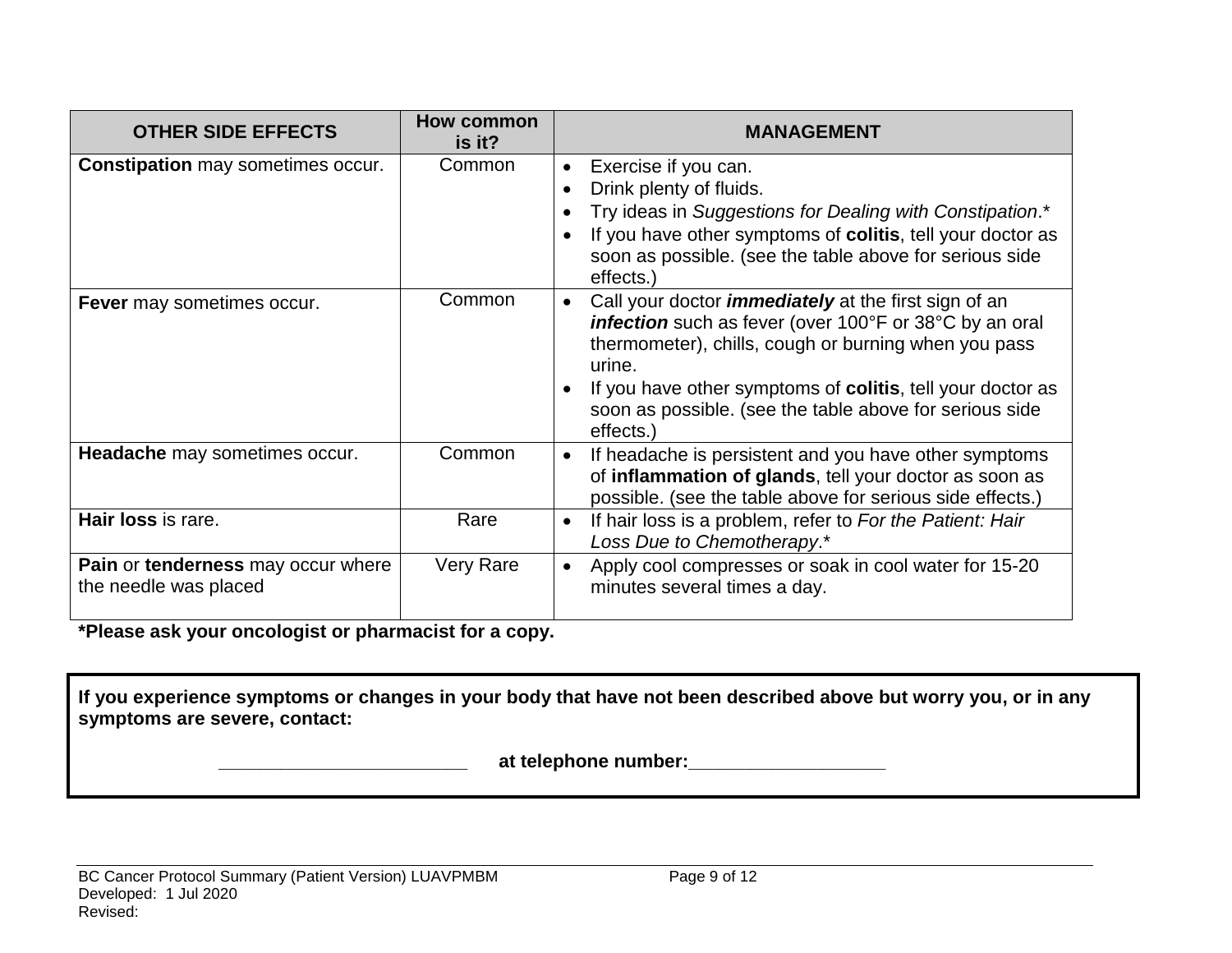| <b>BC</b><br>CAN<br><b>MEDICAL</b><br><b>AI FRT</b><br><b>CER</b><br><b>Provincial Health Services Authority</b><br>NAME | SEVERE IMMUNE-MEDIATED ADVERSE REACTIONS<br>Including enterocolitis, intestinal perforation, hepatitis,<br>(including toxic epidermal necrolysis),<br>dermatitis<br>neuropathy, endocrinopathy, pneumonitis, myositis,<br>myocarditis and toxicities in other organ<br>systems.<br>Duration of risk after treatment is unknown. |  |
|--------------------------------------------------------------------------------------------------------------------------|---------------------------------------------------------------------------------------------------------------------------------------------------------------------------------------------------------------------------------------------------------------------------------------------------------------------------------|--|
| has received                                                                                                             | FOR MORE INFORMATION:                                                                                                                                                                                                                                                                                                           |  |
| CHECKPOINT INHIBITOR IMMUNOTHERAPY:                                                                                      |                                                                                                                                                                                                                                                                                                                                 |  |
| Immune-Mediated Adverse Reactions                                                                                        |                                                                                                                                                                                                                                                                                                                                 |  |
| ALWAYS CARRY THIS CARD AND SHOW TO                                                                                       |                                                                                                                                                                                                                                                                                                                                 |  |
| PHYSICIANS INCLUDING ANESTHETISTS                                                                                        | www.bccancer.bc.ca/health-professionals/professional-resources/cancer-drug-manual<br>Rev Aug 2018                                                                                                                                                                                                                               |  |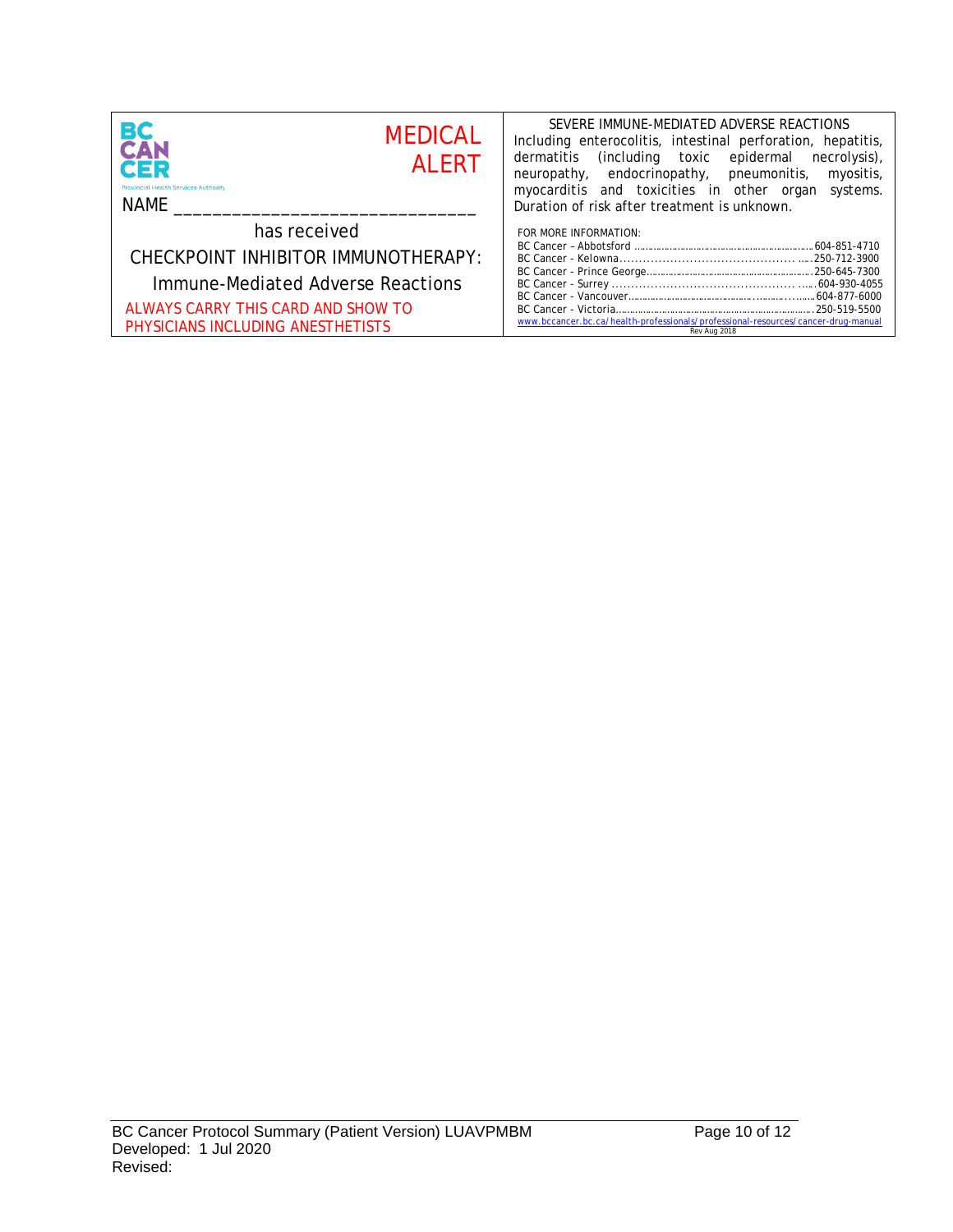| To Whom It May Concern:                                                                                                                                                                                                                                                                                                                                                                                                                        |                                                                                                                                                                                                                                                                                                                                                                                                                                                                                                                                                                                |
|------------------------------------------------------------------------------------------------------------------------------------------------------------------------------------------------------------------------------------------------------------------------------------------------------------------------------------------------------------------------------------------------------------------------------------------------|--------------------------------------------------------------------------------------------------------------------------------------------------------------------------------------------------------------------------------------------------------------------------------------------------------------------------------------------------------------------------------------------------------------------------------------------------------------------------------------------------------------------------------------------------------------------------------|
| RE: <u>Contract of the contract of the contract of the contract of the contract of the contract of</u>                                                                                                                                                                                                                                                                                                                                         |                                                                                                                                                                                                                                                                                                                                                                                                                                                                                                                                                                                |
|                                                                                                                                                                                                                                                                                                                                                                                                                                                |                                                                                                                                                                                                                                                                                                                                                                                                                                                                                                                                                                                |
|                                                                                                                                                                                                                                                                                                                                                                                                                                                |                                                                                                                                                                                                                                                                                                                                                                                                                                                                                                                                                                                |
|                                                                                                                                                                                                                                                                                                                                                                                                                                                |                                                                                                                                                                                                                                                                                                                                                                                                                                                                                                                                                                                |
| toxicities which may be life threatening and require urgent management.                                                                                                                                                                                                                                                                                                                                                                        | This patient is receiving immunotherapy at the BC Cancer and is at risk of immune-related                                                                                                                                                                                                                                                                                                                                                                                                                                                                                      |
| in the body is at risk including, but not limited to:                                                                                                                                                                                                                                                                                                                                                                                          | Immunotherapy toxicities are different from those encountered with standard chemotherapy<br>or targeted therapies. The immune system may become dysregulated during immunotherapy<br>treatment, leading to symptoms and findings which mimic autoimmune disorders. Adverse<br>events can occur during or following treatment and can be life threatening. Any organ system                                                                                                                                                                                                     |
| Lungs (pneumonitis, pleuritis, sarcoidosis)<br>Gastrointestinal (colitis, ileitis, pancreatitis)<br>Liver (hepatitis)<br>Skin (rash, Stevens-Johnson syndrome)<br>Renal (interstitial nephritis)<br>Blood (hemolytic anemia, thrombocytopenia, neutropenia)<br>Musculoskeletal (myositis, arthritis)<br>Cardiovascular (pericarditis, myocarditis, vasculitis)<br>Ophthalmologic (uveitis, scleritis, episcleritis, conjunctivitis, retinitis) | Endocrine (hypophysitis, adrenal insufficiency, hypo/hyperthyroidism, type 1 diabetes mellitus)<br>Neurologic (encephalitis, Guillain-Barré syndrome, meningitis, myasthenia gravis, neuropathy)                                                                                                                                                                                                                                                                                                                                                                               |
| protocol at www.bccancer.bc.ca.                                                                                                                                                                                                                                                                                                                                                                                                                | Management of immune-related toxicities necessitates prompt coordination with a medical<br>oncologist with initiation of high dose corticosteroids, and may require referral to the<br>appropriate subspecialty. If you suspect your patient is presenting with immune-related<br>toxicity, please contact the patient's medical oncologist directly or if after hours contact the<br>on-call physician, or as per your local centre's process (next page). Additional information on<br>immunotherapy toxicity treatment algorithms is located at the end of the above posted |
| <b>BC Cancer Systemic Therapy Program</b>                                                                                                                                                                                                                                                                                                                                                                                                      | 1/2                                                                                                                                                                                                                                                                                                                                                                                                                                                                                                                                                                            |